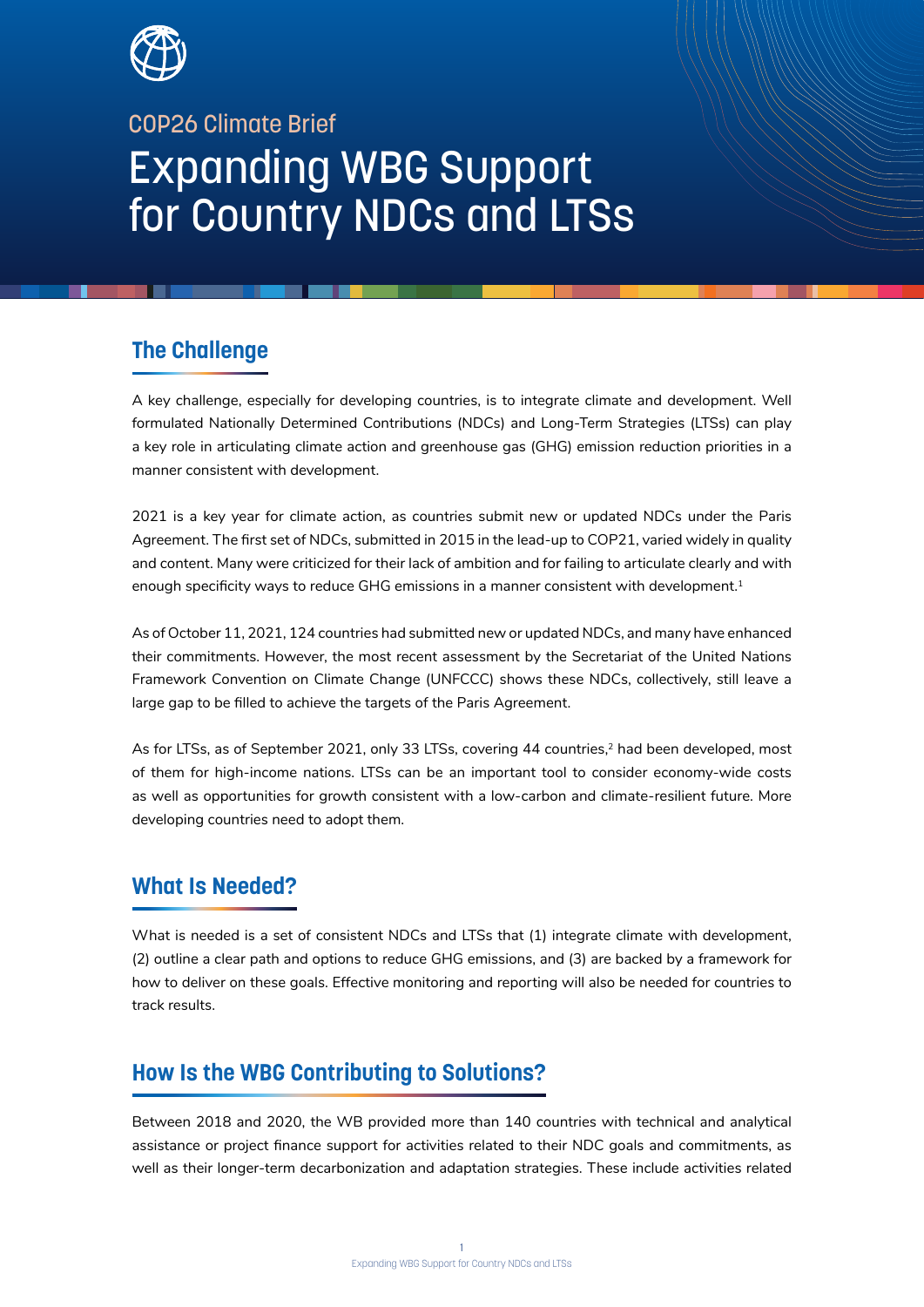to policy, planning, and legislation support; project preparation for investments linked to the NDC; development of tools for longer-term planning; development of monitoring and evaluation frameworks; and project finance.

With the support of the NDC Support Facility, which was established in 2016, the World Bank has provided technical assistance on new NDC development or enhancement to 12 countries—Cambodia, Chile, Colombia, the Dominican Republic, Ethiopia, Grenada, Honduras, Jamaica, Panama, Rwanda, Saint Lucia, and Vietnam. Another 50 countries have received sector-specific support.

To help more countries, the WBG has recently launched a multi-country LTS program to support the development of country-specific strategies for decarbonization and resilience extending to 2050. For instance, in Jordan or Uzbekistan, the WBG is working directly with key country ministries to define GHG reduction goals, evaluate different sector-specific pathways, and understand the economic benefits of climate action. The WBG is helping countries integrate these long-term strategies into short- and medium-term decision making as well. In addition, the program will inform how the Bank can improve its LTS support in the future, as it steps up support to countries on economy-wide policy reforms.

#### **The WBG's approach to aligning development with the Paris Agreement**

In its new Climate Change Action Plan 2021–2025, $^3$  the WBG committed to providing support to clients in a way that is consistent with low-carbon and climate-resilient development pathways, aligned with the objectives of the Paris Agreement, and consistent with countries' NDCs, LTSs, and other national climate commitments. In practical terms, aligning our financing flows with the Paris Agreement is about ensuring that all our operations actively advance these goals, and certainly do not hinder their attainment. This is very significant, because it requires mainstreaming climate into all our development work, including in areas such as education, health, or social protection, which are not traditionally associated with climate action. The World Bank plans to align all new operations by July 1, 2023. For the International Finance Corporation (IFC) and the Multilateral Investment Guarantee Agency (MIGA), 85 percent of new operations will be aligned by July 1, 2023, and 100 percent by July 1, 2025.

Moving forward, the WBG will play an even bigger role in supporting countries' NDCs and LTSs. Our new diagnostic, the Country Climate Development Report (CCDR),<sup>4</sup> is expected to play an important role in helping countries develop, update, and implement their NDCs and LTSs, including identifying opportunities to reduce GHG emissions. CCDRs will explore the most critical investments needed, the biggest opportunities, as well as the tradeoffs and how these can be managed.

All support is customized to country needs and circumstances to maximize results.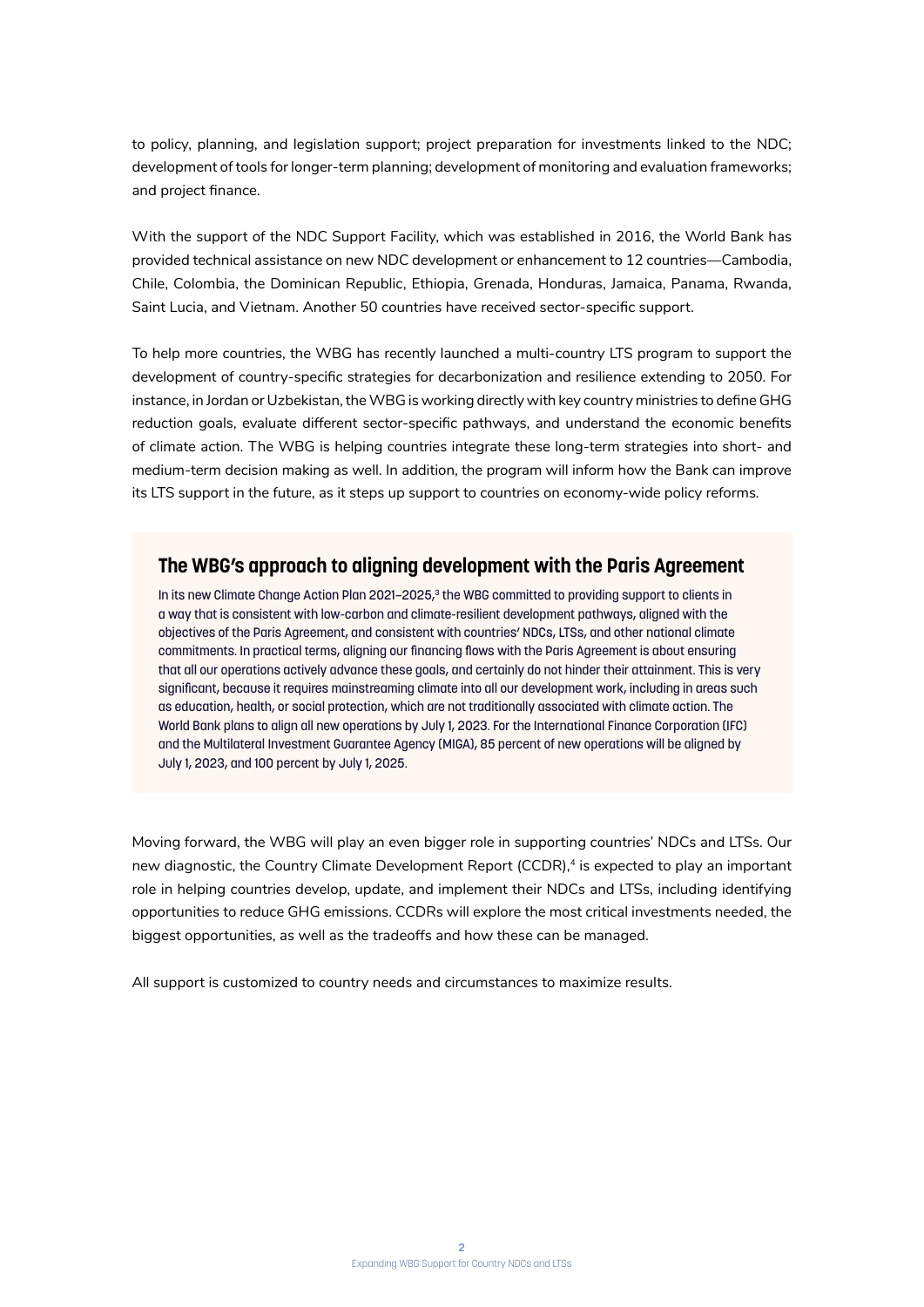#### **How the WBG is supporting NDCs**

Across **Latin America**, WBG investment project support has ranged from energy efficiency and electric mobility interventions in Costa Rica, Colombia, and Chile, to improved governance practices and policy reforms in the Dominican Republic, Jamaica, and Ecuador.

In **Ethiopia**, needs have exceeded available resources, so the Bank has helped the government prioritize mitigation and adaptation actions in its NDC and strengthen monitoring and reporting systems.

In **Bangladesh**, the World Bank helped national power planners update the power system master plan to achieve the country's NDC target of generating 10 percent of its electricity from renewable resources. Financing support was provided to various utilities and ministerial bodies, covering the entire supply chain (generation, transmission, and distribution) to optimize different policy objectives. The technical expertise gained through this program has led to new investments in grid stability and storage, both of which are crucial for scaling up renewable energy system use.

#### **How the WBG is supporting LTSs**

In **Chile** the WBG supported the modification of the Finance Ministry's key macroeconomic model so it could better assess the impact of different decarbonization policies. Using this model, Chile found that not only was it possible to achieve net zero carbon emissions by 2050, but doing so would increase GDP by 4.4 percent in 2050. The model is now being further updated to account for the impacts of adaptation policies and investments.

In **Jordan**, the WBG has been working with Ministry of Environment and the Ministry of Planning and International Cooperation to support implementation of the country's new Climate Change By-Law and to assist in creating a roadmap for preparation of a 2050 Long-Term Low-Carbon and Climate Resilient Strategy.

### **What Will Success Look Like?**

High-impact NDCs and LTSs will integrate climate and development and be closely interconnected: LTSs should inform the design of NDCs to ensure they contribute to achieving the long-term objectives. Clear and bold NDCs and LTSs will provide solid foundations to enable financial flows to support the global transition in a more consistent and aligned manner. Successful targets and strategies will be ambitious, feasible, and inclusive, and capture linkages between climate and development gains, as noted in the table on the next page.

The World Bank Group, through its CCDRs and working with partners, including through country platforms, is committed to supporting countries develop high-impact NDCs and LTSs.